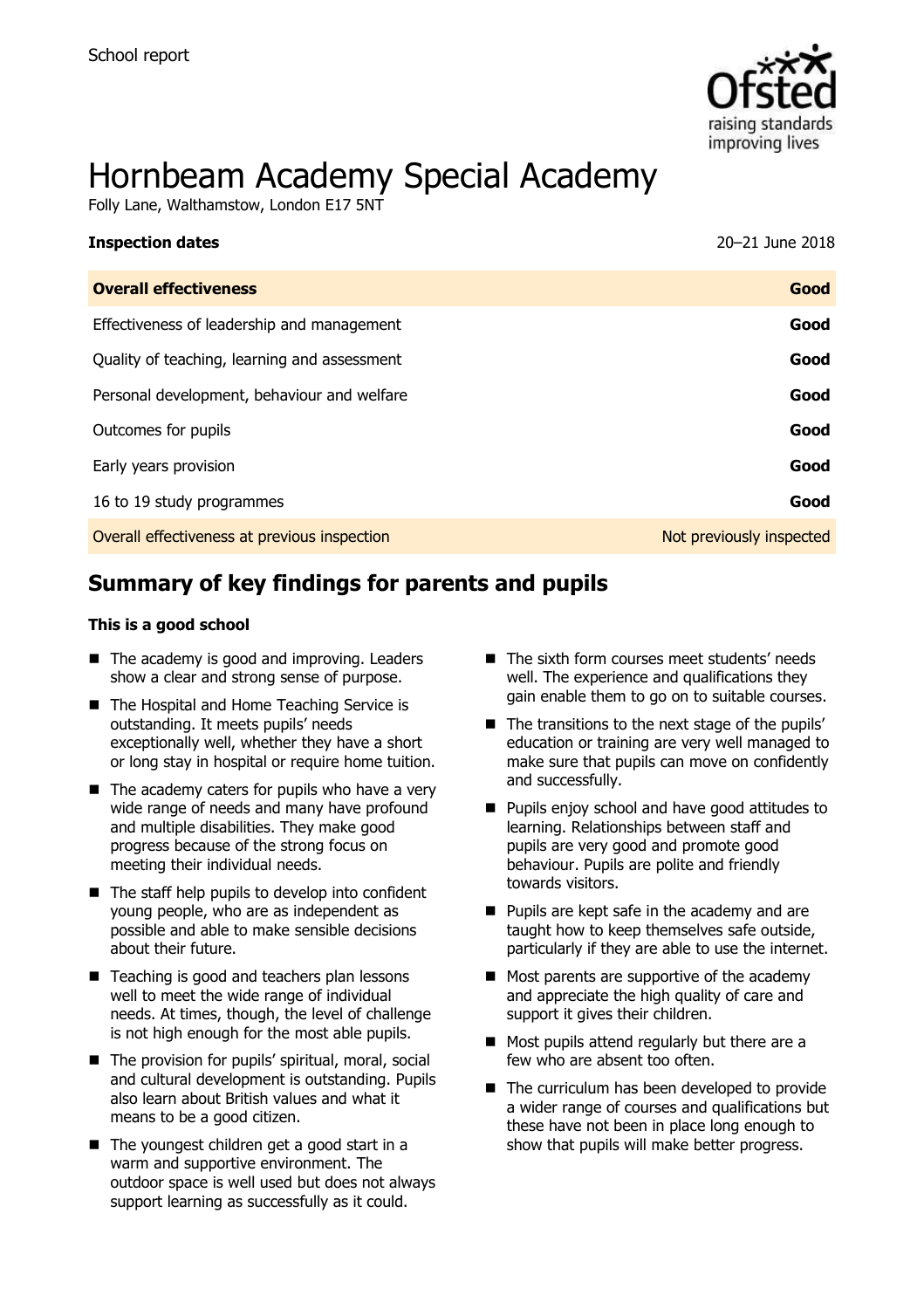

# **Full report**

### **What does the school need to do to improve further?**

- Improve the quality of teaching and learning by making sure that:
	- the work is sufficiently challenging to enable all pupils, but particularly the most able, to make good or better progress.
- Develop the work on improving attendance, particularly in relation to persistent absentees.
- Develop the use of the outdoor area in the early years foundation stage so that it better complements what the children achieve in the classroom.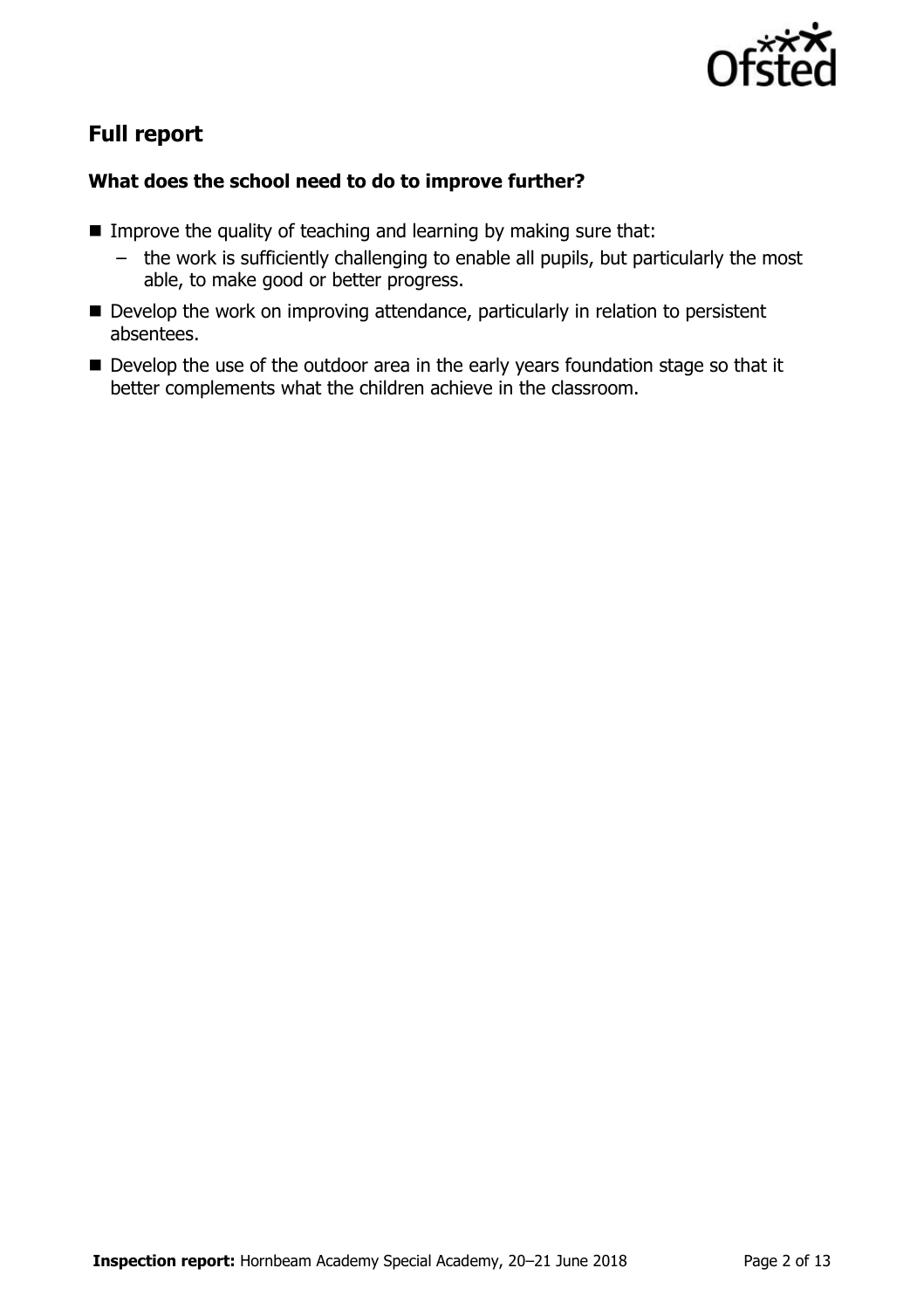

# **Inspection judgements**

#### **Effectiveness of leadership and management Good**

- $\blacksquare$  The executive headteacher and the principals have a clear vision for the further development of the two main campuses, William Morris and Brookfield House. Leaders are determined to see that the academy continues to improve and have identified suitable priorities and a clear action plan. They are strongly committed to raising expectations for what their pupils can achieve.
- Their priorities are shared by leaders of the different phases and by the staff as a whole. They show a strong commitment to the welfare of individual pupils and their families. They take on different responsibilities effectively and their roles complement each other well.
- The academy is responsible for managing the Hospital and Home Teaching Service based at Whipps Cross Hospital. The leadership and management of this provision is outstanding. Excellent liaison with families and the schools the pupils usually attend ensures that pupils receive high-quality teaching. This helps them to keep up with their peer group. Leaders keep the provision constantly under review to make sure that it continues to meet pupils' needs.
- Leaders regularly review teaching and make secure judgements on the quality of teaching and learning. They use the information from this to plan an effective programme of staff development. This helps equip staff with the skills they need to enable their pupils and students to make good progress.
- Since the school became an academy, leaders and managers have put into place a curriculum which is more responsive to pupils' needs. The pathways provide pupils of different abilities and aptitudes with a range of experiences which can be further adapted and refined to meet specific individual needs.
- The most able pupils follow the Challenger pathway. This leads to both recognised academic and vocational qualifications, such as GCSE, functional skills and BTEC, as well as ones which show their progress in their personal development and social skills.
- The planning for further development recognises that expectations are not consistently high enough for all the most able pupils and students. Plans include introducing functional skills examinations in Key Stage 4 and enabling pupils who join the academy in Key Stage 4 to continue with GCSE courses they may already have started.
- Leaders make sure that additional funding is used effectively to help pupils make good progress.
- **Personal, social and health education and the wide range of opportunities for spiritual,** moral, social and cultural development greatly expand pupils' understanding of the wider world. They help pupils to develop personal and social skills which complement their academic development.
- The additional sports funding is used very effectively and pupils have had considerable success in disabled sports competitions. They also have many opportunities to go on visits, for example to the National Maritime Museum at Greenwich and the Science Museum as well as taking part in residential visits and fundraising for charities.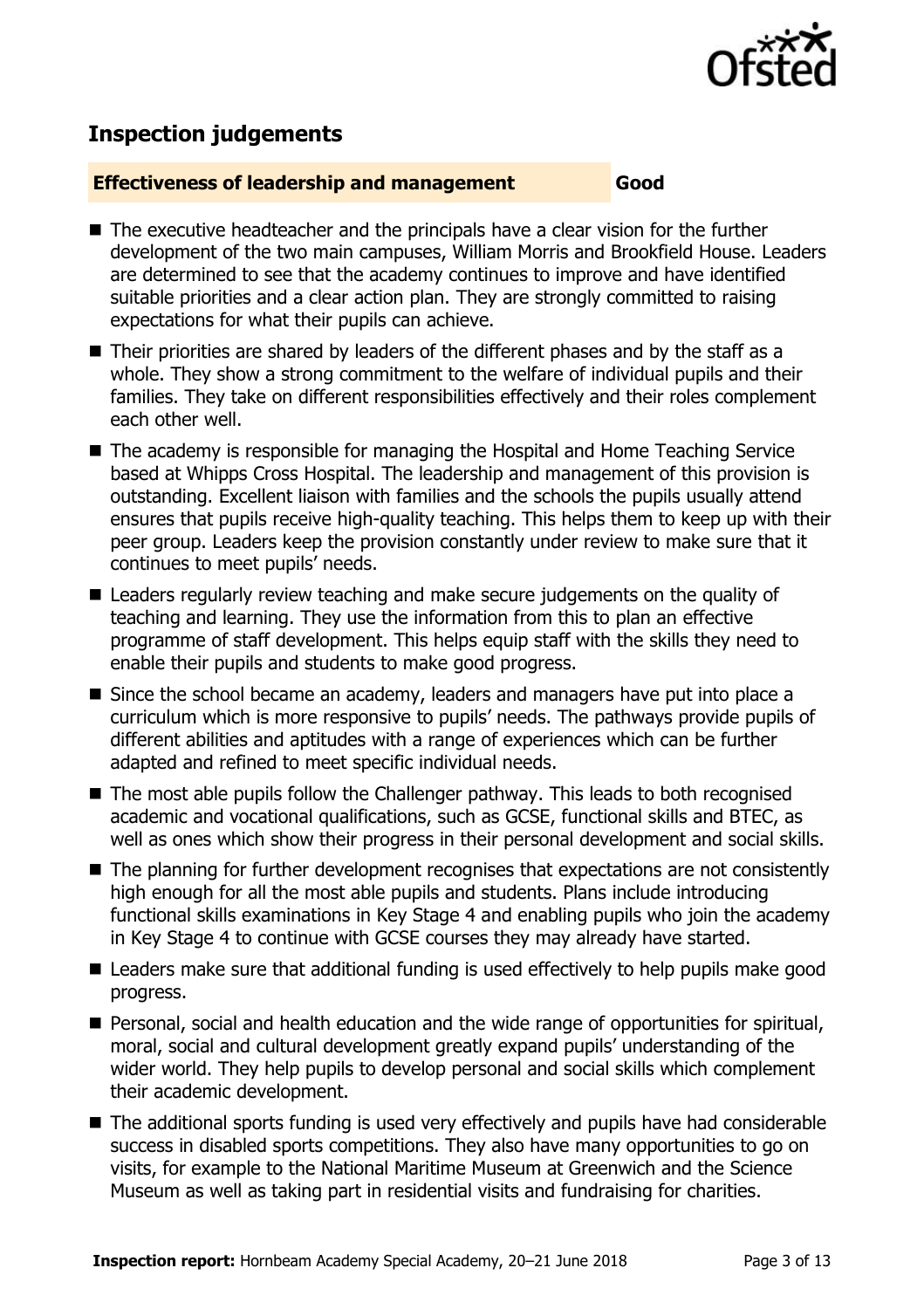

■ Careers quidance is well planned. Staff provide parents and pupils with good guidance so that they can make sensible decisions about moving on to college or other placements.

#### **Governance of the school**

Governors provide very effective support. The local governing body works closely with the Hornbeam Academy Trust and the academy leaders to scrutinise all aspects of the academy. They are constructive in the way in which they hold leaders to account for the quality of teaching and pupils' progress, so that they work in a real partnership with academy leaders. Governors challenge leaders to reflect on the work of all sections of the academy and to produce plans to move the academy forward. They use their expertise well and have been fully involved in the decisions about the priorities for the academy. Governors ensure that pupils' welfare and safety are always a high priority for everyone and that they themselves complete appropriate training in relation to safeguarding.

### **Safeguarding**

- The arrangements for safeguarding are effective.
- Staff on both campuses and in the hospital school understand that ensuring the welfare and safety of pupils and creating a culture of safety is everyone's responsibility. Pupils, particularly those in the older age groups, are also encouraged to take responsibility for their own safety and welfare.
- The academy's website provides detailed information for staff and parents. This includes information about how to report concerns. The safeguarding policy reflects the government's latest guidance.
- All staff receive training and are regularly updated on safeguarding and child protection procedures. Staff know the signs that should raise concerns and what to do if they are concerned about any pupil's safety and well-being.
- Leaders and governors ensure that the required checks on adults working at the academy are carried out. Safeguarding records are fit for purpose and any sensitive information is kept secure. The family support team works closely and effectively with the senior staff in the academy and with other professionals and agencies, including the local authority, to help keep pupils safe.
- Health and safety checks and risk assessments ensure that pupils are kept safe in the academy and when on visits out of the academy.

#### **Quality of teaching, learning and assessment Good**

- Teaching is typically good. Teachers know their pupils very well and use a range of different approaches to help everyone make good progress. Signing using Makaton is used very consistently and effectively across the academy. This not only helps pupils to communicate effectively, it helps to build their confidence.
- In the Hospital and Home Teaching Service the teaching is outstanding. Regular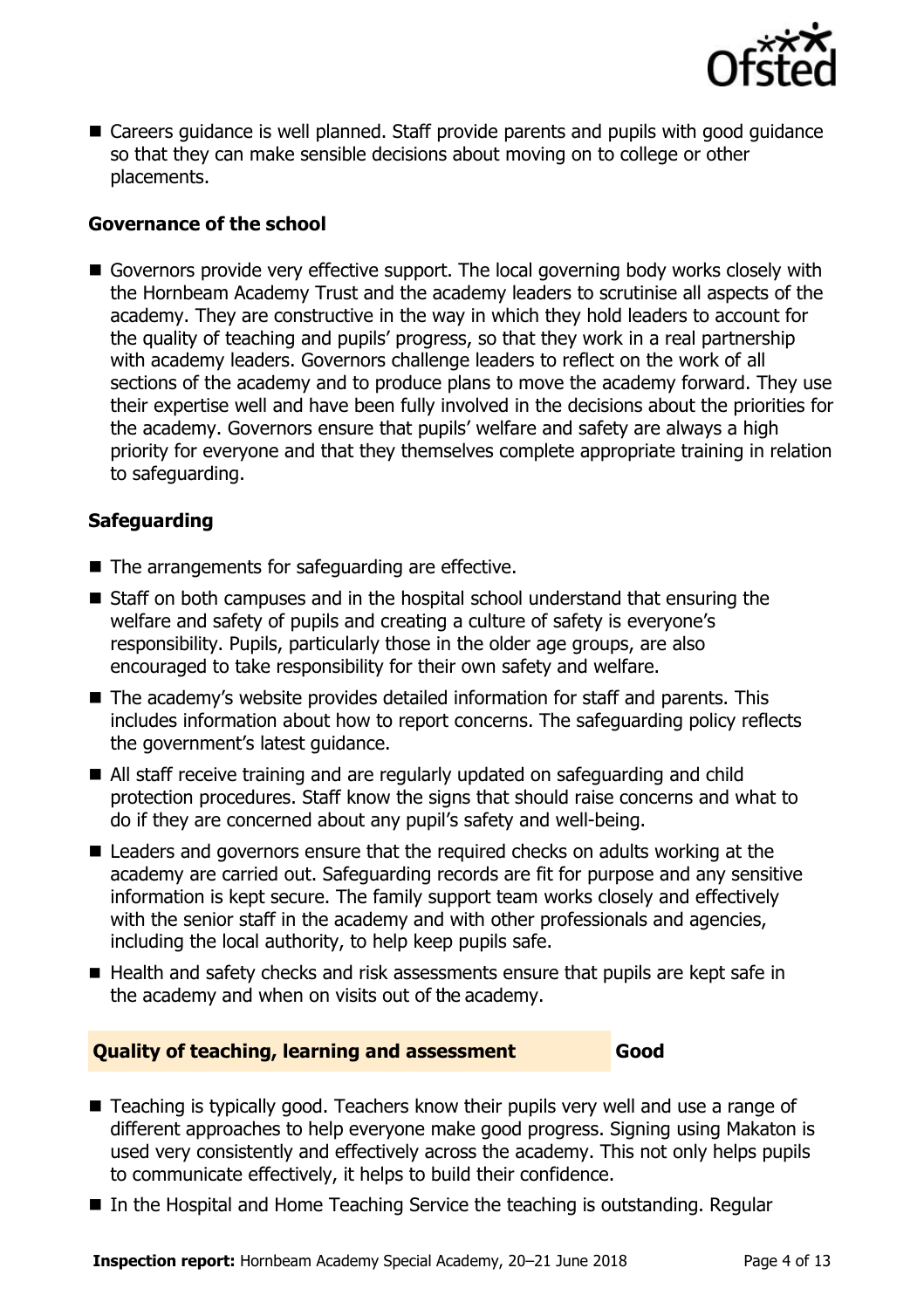

contact with families and other schools, to exchange information about progress and the curriculum needs, ensures that pupils can keep up with their schoolwork when in hospital or being taught at home.

- Staff manage pupils' behaviour very well, so that classrooms are calm and orderly places for both staff and students to work and learn. Teachers and assistants give pupils both time and support, which encourages them to express what they want or what they mean.
- Staff, whether teachers, therapists or teaching assistants, work as a team to help pupils to practise what they can already do and learn new skills. Activities are planned to help pupils become more independent, such as where pupils are expected to organise themselves when getting ready for lunch.
- The team approach typically works well but occasionally teaching assistants are not given enough direction. At times, most-able pupils are not always challenged to do as much as they possibly can for themselves.
- Teachers check on and record pupils' progress in detail. They analyse the information carefully to identify the next steps or areas where further work or practice are needed. They are quick to praise small steps, which nonetheless represent real progress. The best feedback motivates pupils to want to achieve more, but this more detailed feedback is not consistently as helpful as it could be.
- In English lessons and in other subjects, teachers make sure that pupils develop their literacy skills as much as possible. From a young age they enjoy songs, rhymes and stories. As they move through the academy, they are given more opportunities to use their reading skills in different contexts. Numeracy activities are focused on enabling students to learn through practical activities, which will introduce them to using money and everyday mathematics, such as weights and measures.
- Teachers take every opportunity to develop pupils' knowledge and understanding of the wider world. This includes introducing them to fundamental British values and helping them to understand what it means to be a good citizen. Older pupils learn about democracy through electing an academy council and a head boy and head girl to represent them.
- Visits, visitors to the academy and the choice of topics all help to widen pupils' understanding further. One class had just returned from a visit to a local supermarket. This is a regular activity and helps pupils to learn how to use money as well as building confidence and skills when out of school. In another class where pupils were learning about India, they discussed the choice of fillings for samosas, using a range of picture and verbal clues to help them make suitable choices.

#### **Personal development, behaviour and welfare Good**

### **Personal development and welfare**

- The school's work to promote pupils' personal development and welfare is good.
- On both campuses and in the hospital school, relationships between staff and pupils are excellent. Staff take care to let pupils know what will happen next and make sure that they are comfortable. As a result, pupils are generally very attentive and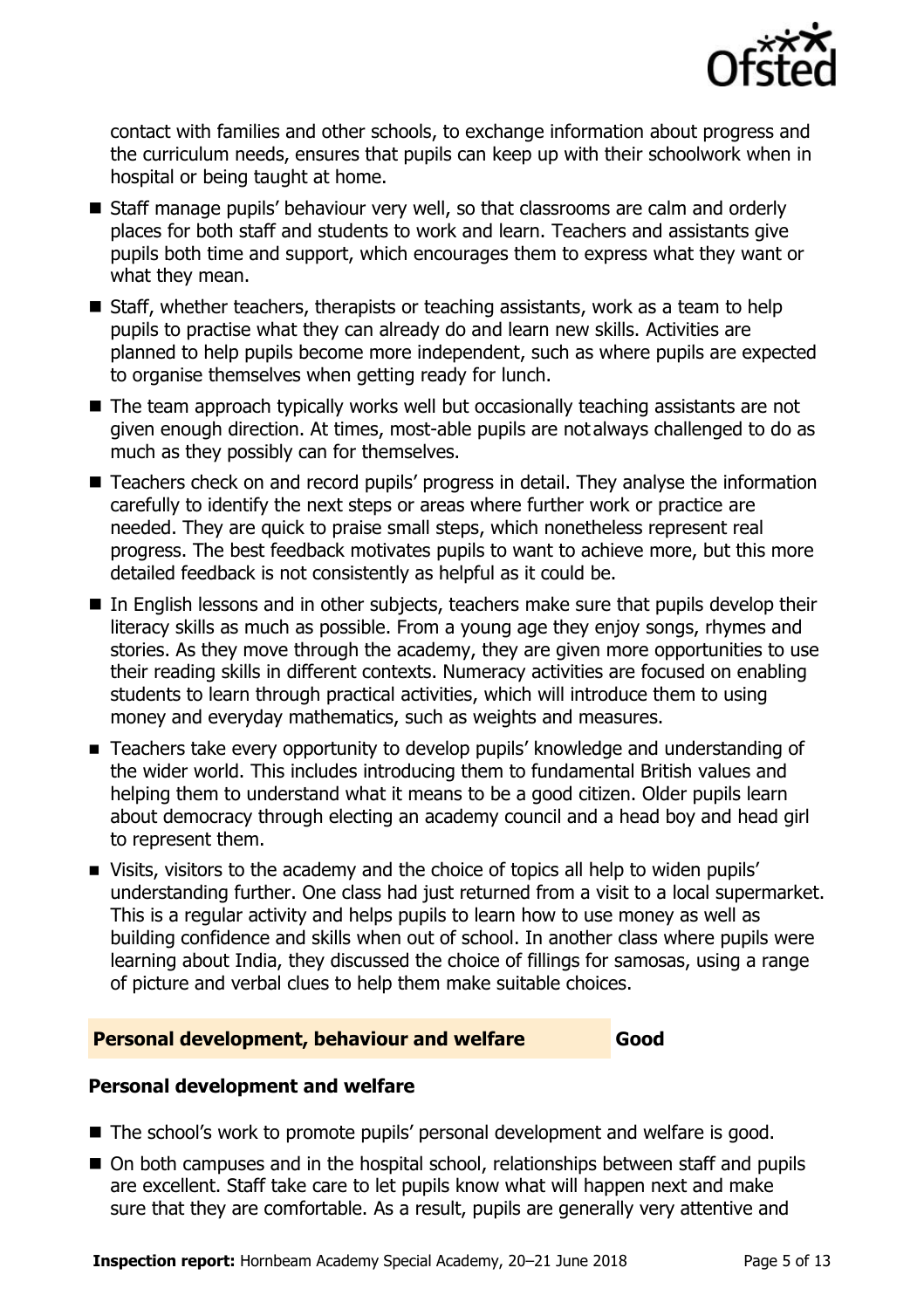

able to contribute in class whatever their level of need or disability.

- The transitions between different stages of the academy are very carefully managed so that pupils can move happily and confidently into the next class. Access to very good personal and careers guidance helps older pupils to have high aspirations for their future and understand what is involved in different courses they might want to take.
- **Pupils' welfare is taken very seriously. The family support team works very** effectively with pupils and families. If they need help with specific issues or are going through a difficult time, there will be people to guide and support them.
- **Parents of pupils attending the hospital school could not speak highly enough of the** support they and their children receive.
- Great emphasis is placed on helping pupils to learn to take responsibility for themselves, for example by looking after their own belongings. Older pupils have good opportunities to take responsibility, for example as part of the school council, and take their responsibilities seriously.
- **Pupils say they feel safe in the academy and know how to stay safe outside the** academy. The staff work hard to make sure that pupils understand the issues which might affect them, for example in the current work on healthy eating. They also work with pupils, particularly as they get older and more independent, on issues around the use of social media, radicalisation and extremism.

#### **Behaviour**

- The behaviour of pupils is good.
- The vast majority of pupils enjoy school and show real enthusiasm for activities. They are polite and friendly, and make visitors feel welcome. Behaviour in lessons is good and if there is any poor behaviour it is not allowed to disrupt the education of others. Pupils respond well to the systems for rewarding good work and behaviour.
- Attendance is improving and most pupils are absent only for medical reasons. However, a small group of pupils are still absent too often and are not making as much progress as they could.
- $\blacksquare$  Pupils generally come into the academy very happily in the morning. If any pupils are upset when they arrive, staff are quick to help them to settle so that they can join in with activities from the start.
- There are a few reported incidents of bullying, but pupils are confident that these are dealt with. Pupils say that they think behaviour has improved and that there are now fewer incidents of really poor behaviour. Academy records support this view. Senior staff say it is because changes to some routines and some of the timings of the academy day have made the academy calmer. Pupils believe that they are safe in the academy and helped to stay safe. Pupils able to use computers independently say they know how to stay safe when using the internet and social media.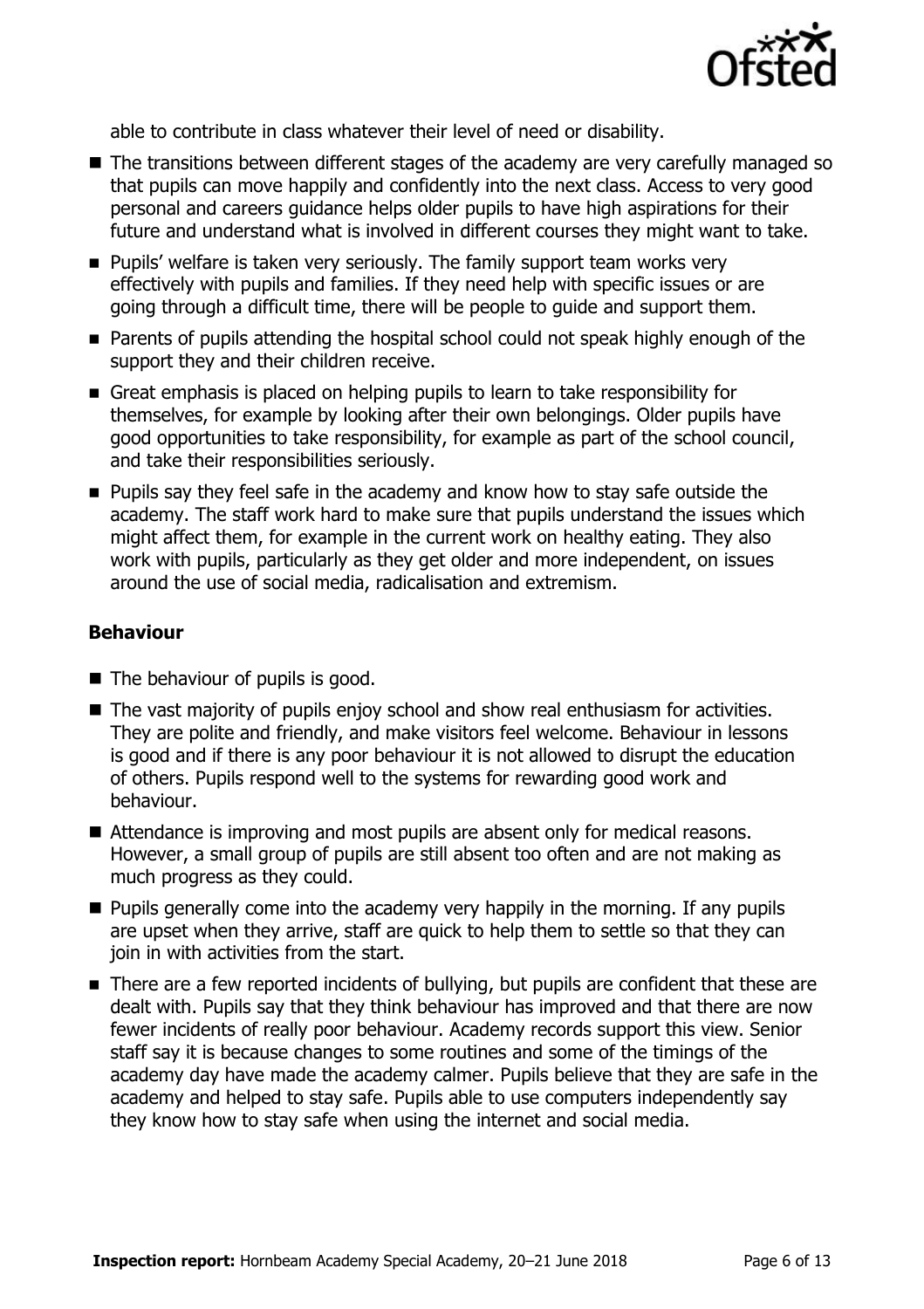

### **Outcomes for pupils Good**

- **Pupils' starting points are usually well below those typical for their age. Those who** join the academy late also tend to have gaps in their education, which makes it more difficult for them to catch up with their peer group.
- **Pupils who attend regularly make good progress overall and outstanding progress in** developing their personal and social skills. The range of activities and experiences provided encourage them to make their own choices and become as independent as possible, from their very varied starting points.
- Pupils who speak English as an additional language and/or those who are entitled to support through additional funding make similar progress to other pupils.
- $\blacksquare$  Pupils attending the hospital school or receiving home teaching make excellent progress, both academically and in their personal development.
- Overall, pupils make good progress in learning to communicate well. From a very early age they are encouraged to express their ideas and needs, whether through use of sign language or through acquiring spoken language. Speaking and listening skills are consistently promoted across all classes and pupils are encouraged where possible to learn to read. Older pupils and students use their reading skills well in a range of circumstances.
- $\blacksquare$  Pupils learn numeracy skills through practical mathematics, for example where they have to go shopping or work out the budget for food for an event.
- Increasing numbers of older pupils are gaining recognised qualifications, including BTEC vocational courses and functional skills in English, mathematics and ICT at levels which enable them to go on to take GCSE and more advanced vocational qualifications at college.
- $\blacksquare$  Independent careers education starts in key stage 3 and by the time pupils leave they have had considerable help, advice and counselling so that they really understand what is involved in different courses. All pupils in key stage 4 move on into the sixth form or to a suitable other placement.
- The level of challenge and the outcomes for the most able pupils and students are inconsistent. In some classes, expectations and outcomes are high and supported by a good range of challenging work, but this is not the case in all lessons. Sometimes too little is expected of these pupils and they are given too much help.

#### **Early years provision Good**

- The children who are in the early years foundation stage work alongside the small number of pupils who are of year 1 age. Almost all have physical disabilities and/or complex medical needs and many also have other needs, such as speech and language or an autistic spectrum disorder.
- The leadership and management of the early years foundation stage are good. Leaders make sure that relevant training and planning sessions help staff to gain very good knowledge of the children's needs. They also get to know their families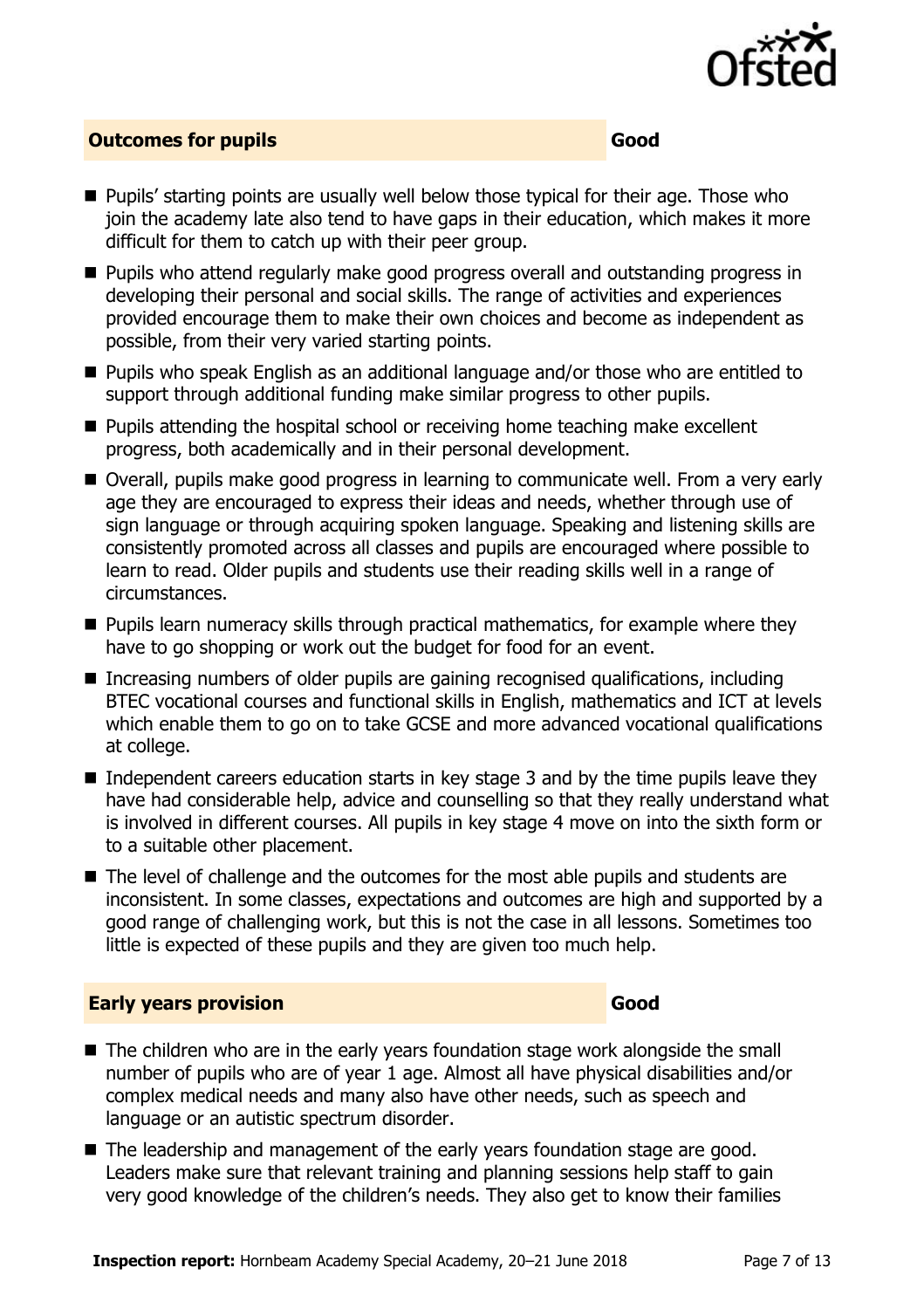

well.

- Staff encourage children to learn to make choices and show preferences through, for example, learning to use Makaton sign language. Children were showing great enjoyment when taking part in music and singing sessions, even if at this stage they could not join in vocally. This helped them to become even more motivated and keen to communicate.
- Good planning ensures that teaching is closely matched to each child's individual needs. The use of a wide range of sensory stimuli helps children to learn well. They make good progress across all the areas of the early years foundation stage curriculum.
- $\blacksquare$  The children enjoy being in the outdoor area, but its potential for supporting children's learning and development is not exploited as fully as the indoor facilities.
- Parents were very positive about the provision for their children and think they are well cared for, kept safe and able to make good progress.

#### **16 to 19 study programmes Good**

- The sixth form is well led. Leaders and other staff provide highly effective support when students are making choices about the future. Students appreciate the quality of information and support they receive to help them make their applications. They are well prepared for the move to the next phase of their lives and learning, whether this is a college course, a supported internship or an apprenticeship.
- Students in the sixth form follow similar pathways to those in the rest of the academy. These are well matched to their individual needs and interests and, for those on the Challenger pathway, lead to recognised qualifications, such as Level 1 and 2 functional skills in English and mathematics as well as BTEC vocational courses. These provide a good basis for future work at GCSE or more advanced vocational qualifications. Where students are capable of taking GCSE courses in English, mathematics, science or ICT they are supported in this, often in collaboration with a mainstream secondary school.
- Students on the other pathways may take a range of qualifications through entry level functional skills courses and short courses run by the Oxford, Cambridge and RSA examination board and by ASDAN. These help them to improve their basic skills in literacy and numeracy and promote their independence and social skills.
- Teaching is typically purposeful and mostly well matched to students' needs, though occasionally the most able students are not challenged enough. Where teaching is most effective, it encourages students to think for themselves. For example, when planning an event, students were highly motivated and clearly used to responding to a challenging task. They had to make decisions which took into account preferences, quality, ease of preparation and costs. They all joined in a lively debate showing respect for other views and responding well to challenging questions. In another class, students were accurately able to identify fruit and vegetables that contribute to a healthy diet.
- $\blacksquare$  Sixth form students are encouraged to show a sense of responsibility. The academy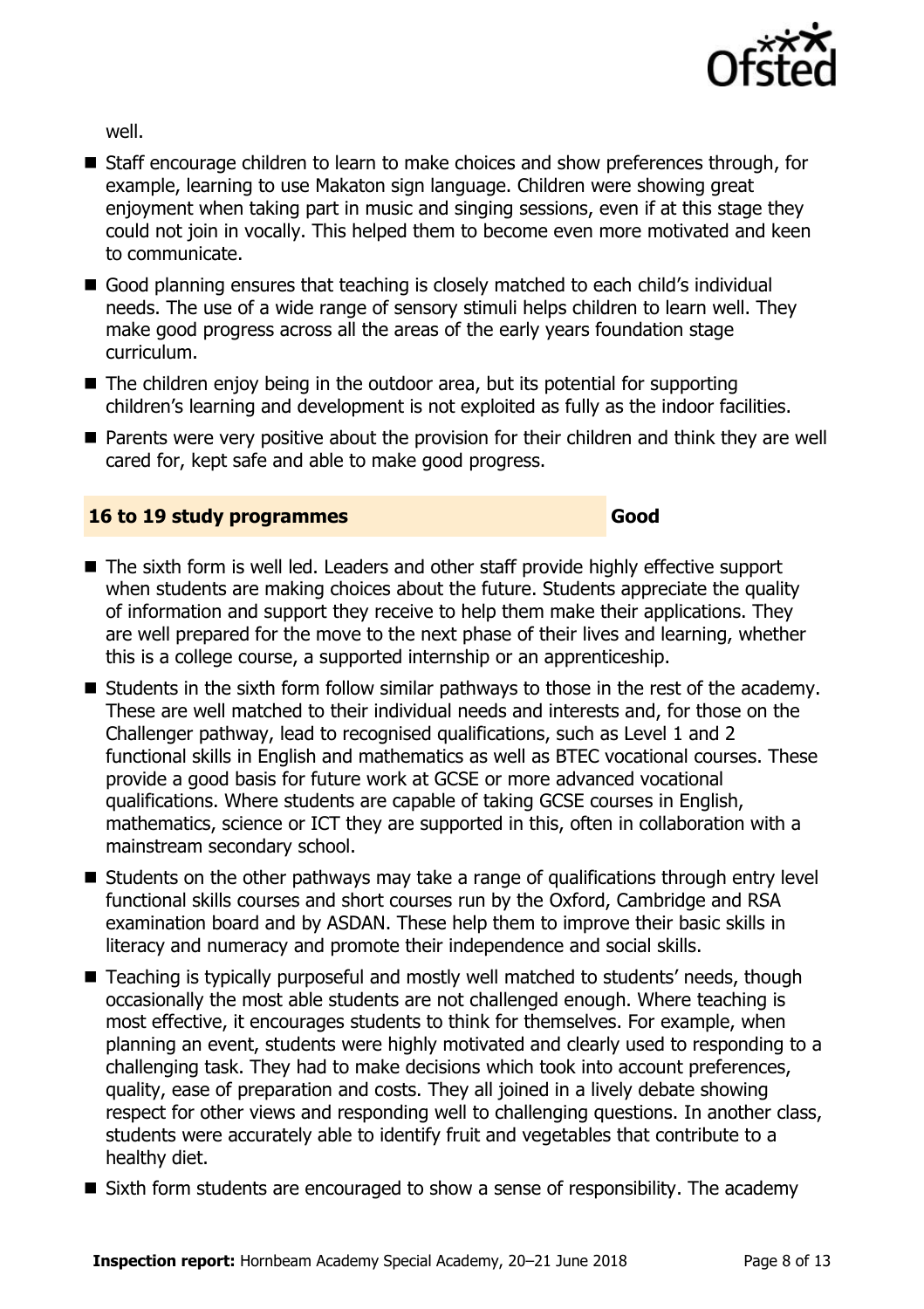

council is regularly consulted and its opinions are respected. Students agreed that they felt safe in the academy and received good information about how to stay safe out of the academy. They felt that the academy has improved and that behaviour is better.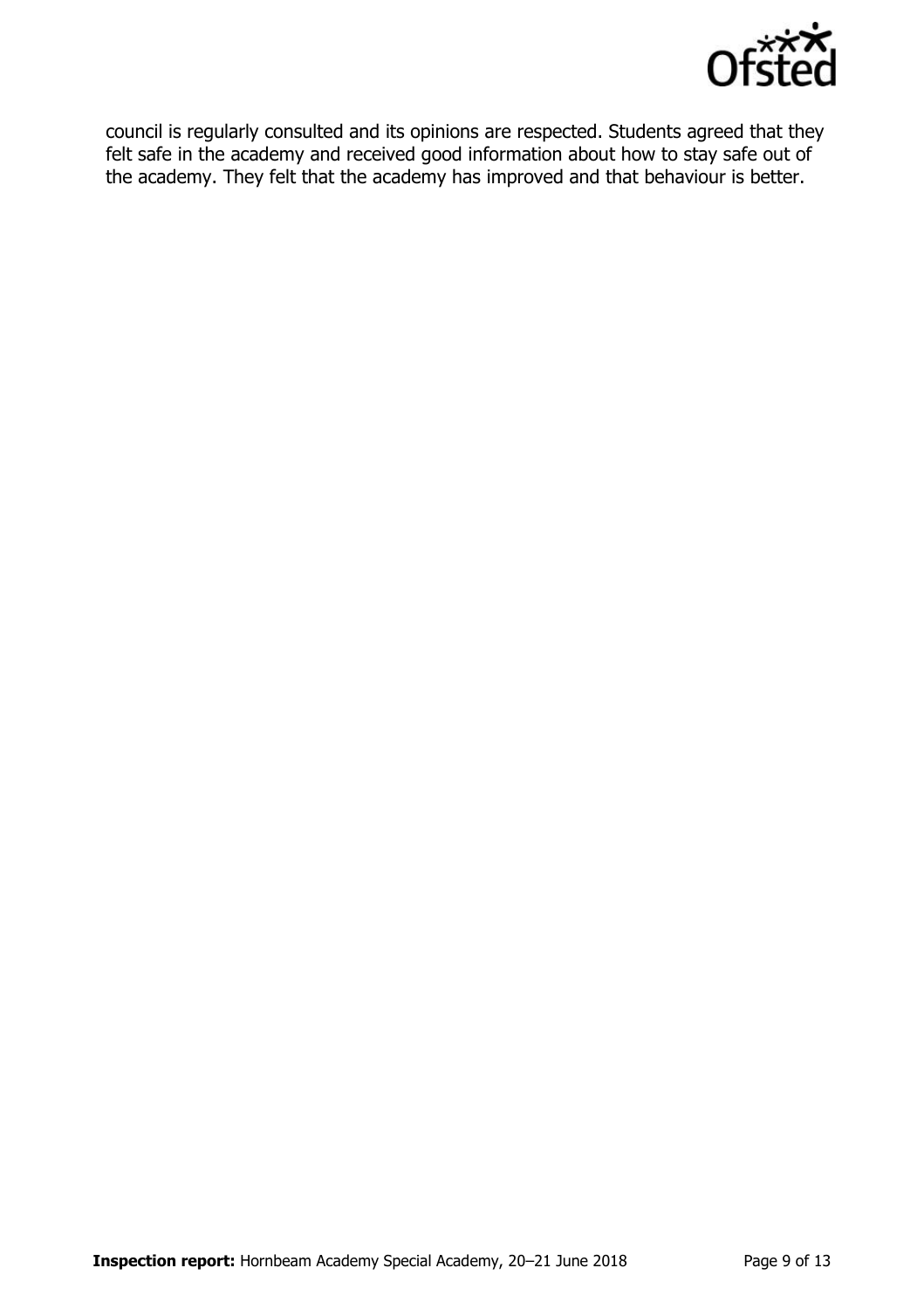

# **School details**

| Unique reference number | 138454                           |
|-------------------------|----------------------------------|
| Local authority         | London Borough of Waltham Forest |
| Inspection number       | 10048289                         |

This inspection of the school was carried out under section 5 of the Education Act 2005.

| Type of school                                                                  | All-through                          |
|---------------------------------------------------------------------------------|--------------------------------------|
| School category                                                                 | Academy special converter            |
| Age range of pupils                                                             | 2 to 19                              |
| Gender of pupils                                                                | Mixed                                |
| Gender of pupils in 16 to 19 study<br>programmes                                | Mixed                                |
| Number of pupils on the school roll                                             | 254                                  |
| Of which, number on roll in 16 to 19 study<br>programmes                        | 86                                   |
| Appropriate authority                                                           | Board of trustees                    |
| Chair                                                                           | Haydn Walsh                          |
| <b>Principals</b>                                                               | Tania Dorman<br>Maria Pla            |
| <b>Head of Hospital and Home Teaching</b><br><b>Service</b><br>Telephone number | <b>Melanie Hall</b><br>02085 032 225 |
|                                                                                 |                                      |
| Website                                                                         | www.hornbeamacademy.org              |
| <b>Email address</b>                                                            | enquiries@hornbeamacademy.org        |
| Date of previous inspection                                                     | Not previously inspected             |

### **Information about this school**

■ The academy was formed when William Morris School and Brookfield House School joined together as the Hornbeam Academy Special Academy in 2015. The academy admits children from the age of two upwards. At the time of the inspection, there were no children aged two on roll. A high proportion of pupils stay on into the Academy sixth form where they may stay until they are 19. Each campus has its own principal and management team which is responsible to the chief executive officer (CEO) of the Hornbeam Academy Trust.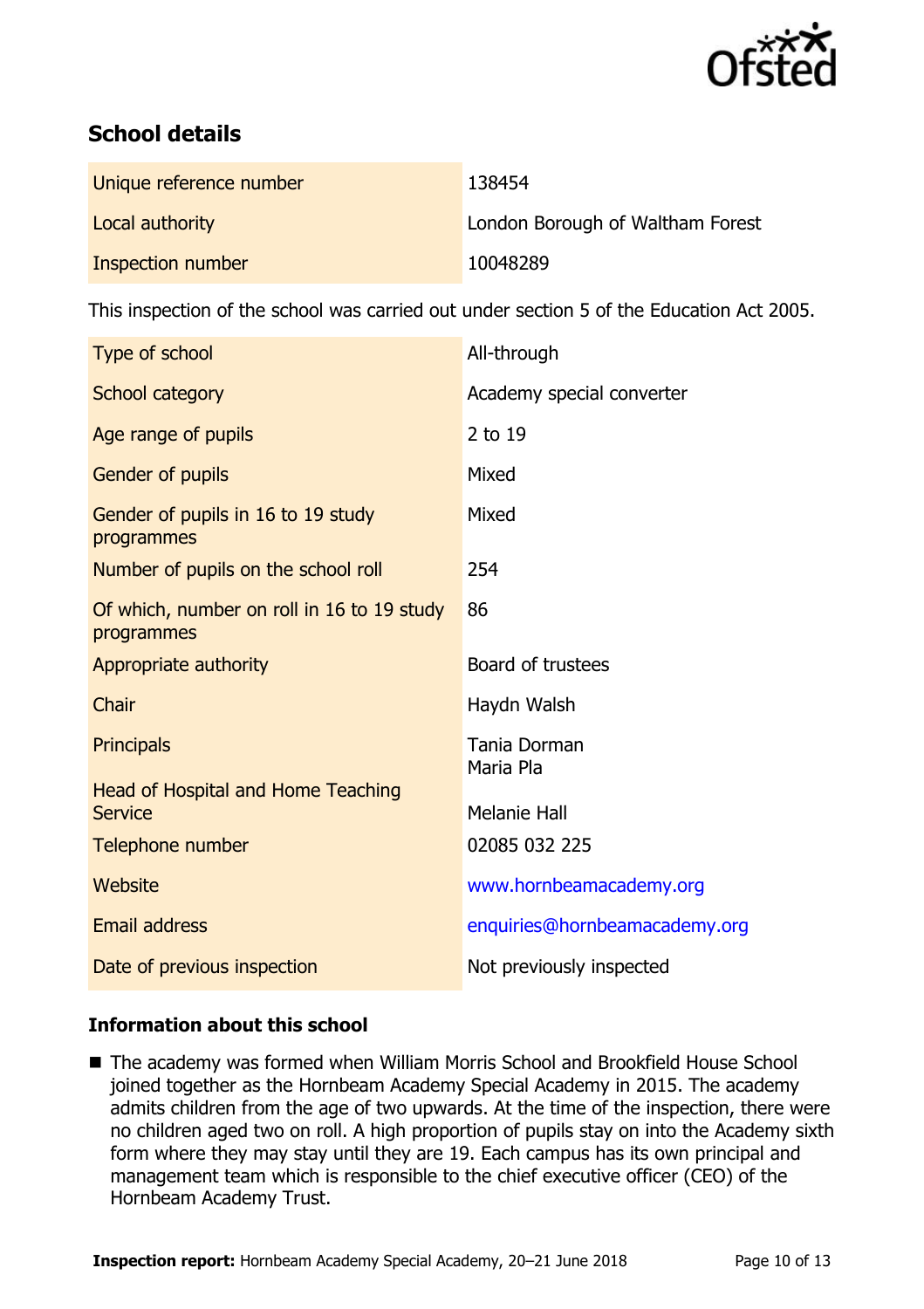

- The academy is responsible for managing the Hospital and Home Teaching Service attached to Whipps Cross Hospital. The head of the service is also responsible to the CEO of the trust.
- The academy caters for pupils who have a wide range of needs, including physical, behavioural, social, emotional and mental health needs, autistic spectrum disorders and profound, multiple and complex medical and learning needs. All pupils who attend the two main campuses at Hornbeam have an education, health and care plan.
- The proportion of pupils who are entitled to free school meals is well above the national average, as is the proportion of pupils who speak English as an additional language.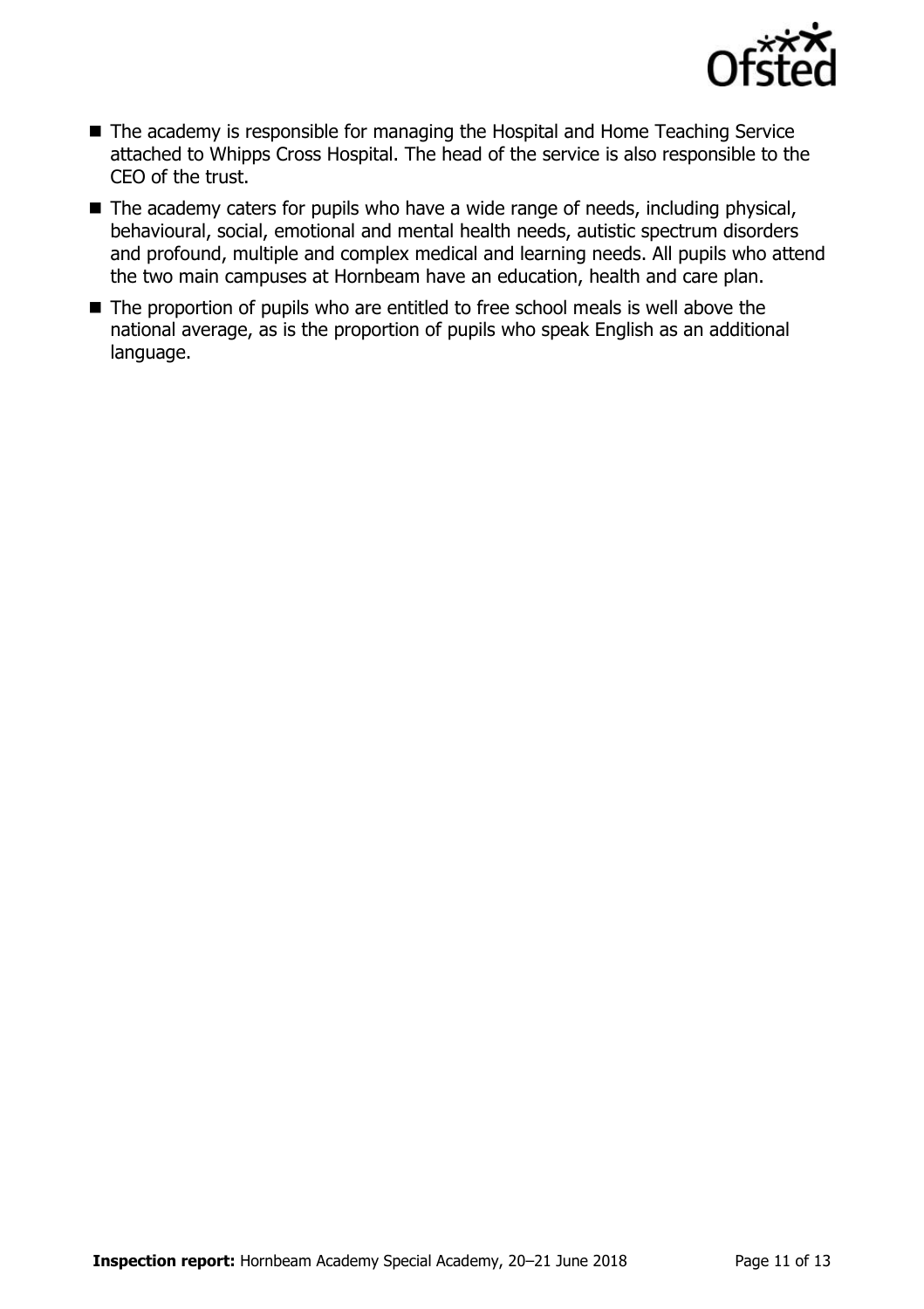

## **Information about this inspection**

- The inspectors observed a range of lessons or parts of lessons in almost all classes on the two campuses. One inspector also visited the hospital school. All observations were undertaken jointly with the principals or other senior staff.
- Meetings were held with governors, academy leaders and staff. A telephone conversation was held with an officer of the local authority which places pupils at the academy.
- The inspectors spoke to five parents who asked to meet an inspector. Inspectors reviewed the responses from 13 parents who had completed Parent View, Ofsted's online survey.
- The inspectors met and talked to pupils, both formally and informally. They looked at their work and the academy's records of their progress.
- The inspectors took into account almost 100 responses to Ofsted's staff questionnaire. There were no responses to the online pupil questionnaire.
- $\blacksquare$  The inspectors scrutinised a range of documents provided by the academy, including those available on its website.

#### **Inspection team**

| Grace Marriott, lead inspector | Ofsted Inspector |
|--------------------------------|------------------|
| Derek Kitchin                  | Ofsted Inspector |
| John Paddick                   | Ofsted Inspector |